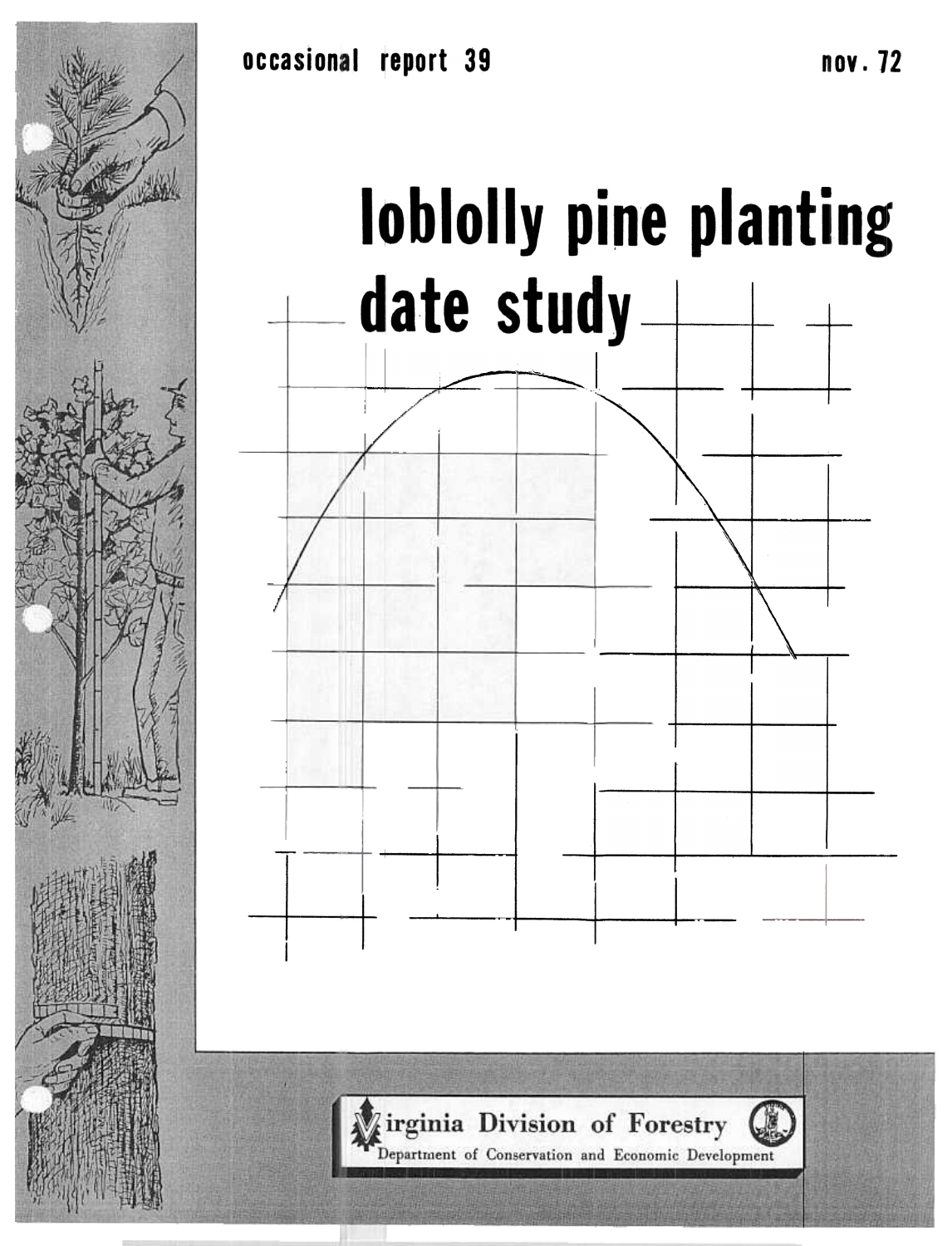## LOBLOLLY PINE SEEDLING SURVIVAL AND GROWTH STUDY FOR DIFFERENT PLANTING DATES

J. W. GARNER, JR.

## **ABSTRACT**

Freshly lifted loblolly pine seedlings were planted monthly from December through June. Survival for January, February, March and April plantings ranged from 85 to 92 percent. Survival fo: December and May was 72 and 69, respectively; and for the June planting the survival was 51 percent. There were considerable differences in average 3-year height growth also, and these differences corresponded with survival.

## THE STUDY

Loblolly pine seedlings were lifted and planted near the middle of each month from December, 1968, through June, 1969. All seedlings were selected from a section of a uniform nursery ped at the New Kent Forestry Center. Seedlings were lifted, clay dipped, $\frac{1}{2}$  and packed in 1,000-seedling packages, one package for each plot. Seedlings planted from December through March were dormant, but those planted in April, May, and June were actively growing when lifted and planted. The seedlings were shipped to the various plot locations and planted within 2 days following lifting.

The seedlings were planted in the Farmville District, which comprises the southern Piedmont region of Virginia. All plots were on well-drained, upland sites that were prepared by prescribed burning alone or drum chopping followed by prescribed burning. Each of the 7 plots were located in a different county. The seedlings were planted by foresters and, with one exception, all plantings made on a plot were made by the same individual.

Each plot consisted of a total of 7 rows, each containing 20 seedlings, with one row planted on each of the planting dates. On each planting date the forester opened the 1,000 seedling package on the tract and randomly removed 20 seedlings which were planted immediately.

## **RESULTS**

|          | Table 1. Average Survival<br>At Age 3. | Table 2. Average Total Height<br>At Age 3. |        |
|----------|----------------------------------------|--------------------------------------------|--------|
| Month of | Survival                               | Month of                                   | Height |
| Planting | (percent)                              | Planting                                   | (feet) |
| February | 92.1                                   | March                                      | 4.72   |
| March    | 90.0                                   | February                                   | 4.57   |
| January  | 88.6                                   | January                                    | 4.36   |
| April    | 85.7                                   | April                                      | 4.27   |
| December | 72.0                                   | December                                   | 3.99   |
| May      | 68.6                                   | May                                        | 3.59   |
| June     | 51.4                                   | June                                       | 3.16   |

Survival and total height after three growing seasons are shown in Tables 1 and 2 and Figures 1 and  $2.2/1$ 

- $\mathbf{I} \mathbf{/}$  This is a slurry of kaolin clay suspension in water.
- 2/ Analyses of variance were made of arc sin percent survival and mean tot. height. Differences between treatments were tested using Duncan's New Multiple Range Test. Treatments not bracketed in Table 1 and Table 2 were different at the .05 percent level of significance .

')